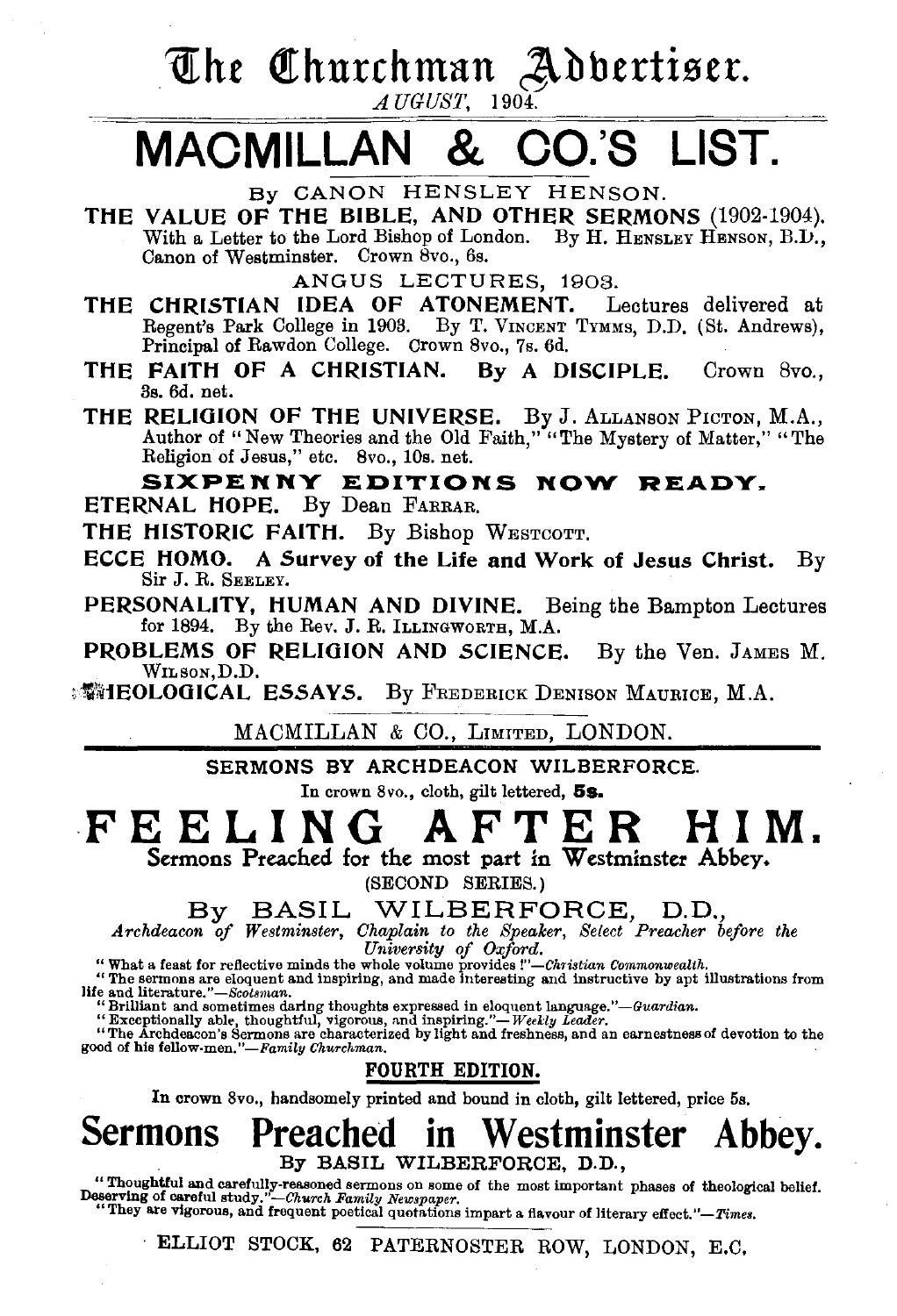# **HODDER AND STOUGHTON'S NEW LIST.**

#### THE TREE IN THE MIDST.

A Contribution to the Study of Freedom. By GREVILLE MACDONALD, M.D., Author of" The Religious Sense in its Scientific Aspect." lOs. 6d. net.

ALCOHOL.

Its Place and Power in Legislation. By ROBINSON SouTTAR, M.A., D.C.L., Author of • • " A Shurt History of Ancient Peoples." 3s. 6d.

#### "CLARION" FALLACIES.

A Reply to Mr. Robert Blatchford's Strictures upon Christianity in "The Clarion" and the book entitled "God and My Neighbour."

By FRANK BALLARD, M.A., B.D., B.Sc., F.R.M.S., etc. ls. net *A Volume of the "Christian Defence" &ries.* 

ST. PAUL'S CONCEPTIONS OF THE LAST THINGS.

By the Rev. H. A. A. KENNEDY, M.A., D.Sc. 7s. 6d. net.<br>
•  $\sigma \sigma$ :  $\sigma$  and  $\sigma$  =  $\sigma$  =  $\sigma$  =  $\sigma$  =  $\sigma$  =  $\sigma$  =  $\sigma$  =  $\sigma$  =  $\sigma$  =  $\sigma$  =  $\sigma$  =  $\sigma$  =  $\sigma$  =  $\sigma$  =  $\sigma$  =  $\sigma$  =  $\sigma$  =  $\sigma$  =  $\sigma$  =  $\sigma$  =  $\sigma$  =

THE SELF-PORTRAITURE OF JESUS.

By the Rev. J. M. E. Ross, M.A. 3s. 6d.

THE MAID OF SHULAM.

By the Rev. Huoa FALCONER, M.A., B.D., Minister of Trinity Presbyterian Church, Notting Hill. Ss. 6d.

#### CHRISTIAN FAITH IN AN AGE OF SCIENCE.

By WILLIAM NoRTH RICE, Ph.D., LL.D., Professor of Geology in Wesleyan University.

With 15 Illustrations. 6s.

HODDER AND STOUGHTON, 27, PATERNOSTER ROW, LONDON

#### THIRD EDITION.

In square crown Svo., handsomely bound in cloth, and fully illustrated. Price 6s. net.

# **IN A MINSTER GARDEN.**

*A CAUSERIE OF THE OLD TIME AND THE NEW.* 

### By the **DEAN OF ELY.**

A Charming Succession of Gossiping Chapters.

 $\widetilde{\bm{x}}$  and  $\bm{x}$  and  $\bm{x}$  and  $\bm{x}$  and  $\bm{x}$  and  $\bm{x}$  and  $\bm{x}$  and  $\bm{x}$  and  $\bm{x}$  and  $\bm{x}$  and  $\bm{x}$  and  $\bm{x}$  and  $\bm{x}$  and  $\bm{x}$  and  $\bm{x}$  and  $\bm{x}$  and  $\bm{x}$  and  $\bm{x}$  and  $\bm{x}$  and  $\bm{x}$  a Cathedral and its Surronndings.

" A delightful book ; contains numerous pleasing illustrations of Ely Minster and garden, and the cover is tastefully designed."-Church Bells.

"It is a book to possess and dip into very often, betraying the personality of the writer, and teaching much that is well worth learning of the past, especially that past connected with the old *minster."-Bookman.* 

"In this volume Dean Stubbs reveals himself as a verse writer of no mean ability." $-dlobe$ . "Succeeds in bringing before us the wealth of historical, legendary, literary, and scenic material connected with *Ely."-Daily* Gmphic.

" A book which has infused into it the charm and the calm restfulness of the cathedral close. The Dean gives us an olla-podrida of history, poetry, anecdote and dialogue. There is ·a mingled flavour of scholarship, music, antiquarianism, and love of nature. Charmingly illustrated with features of beauty-spots of the cathedral and its surroundings." *-Christian World.* 

ELLIOT STOCK, 62, PATERNOSTER ROW, LONDON, E.C.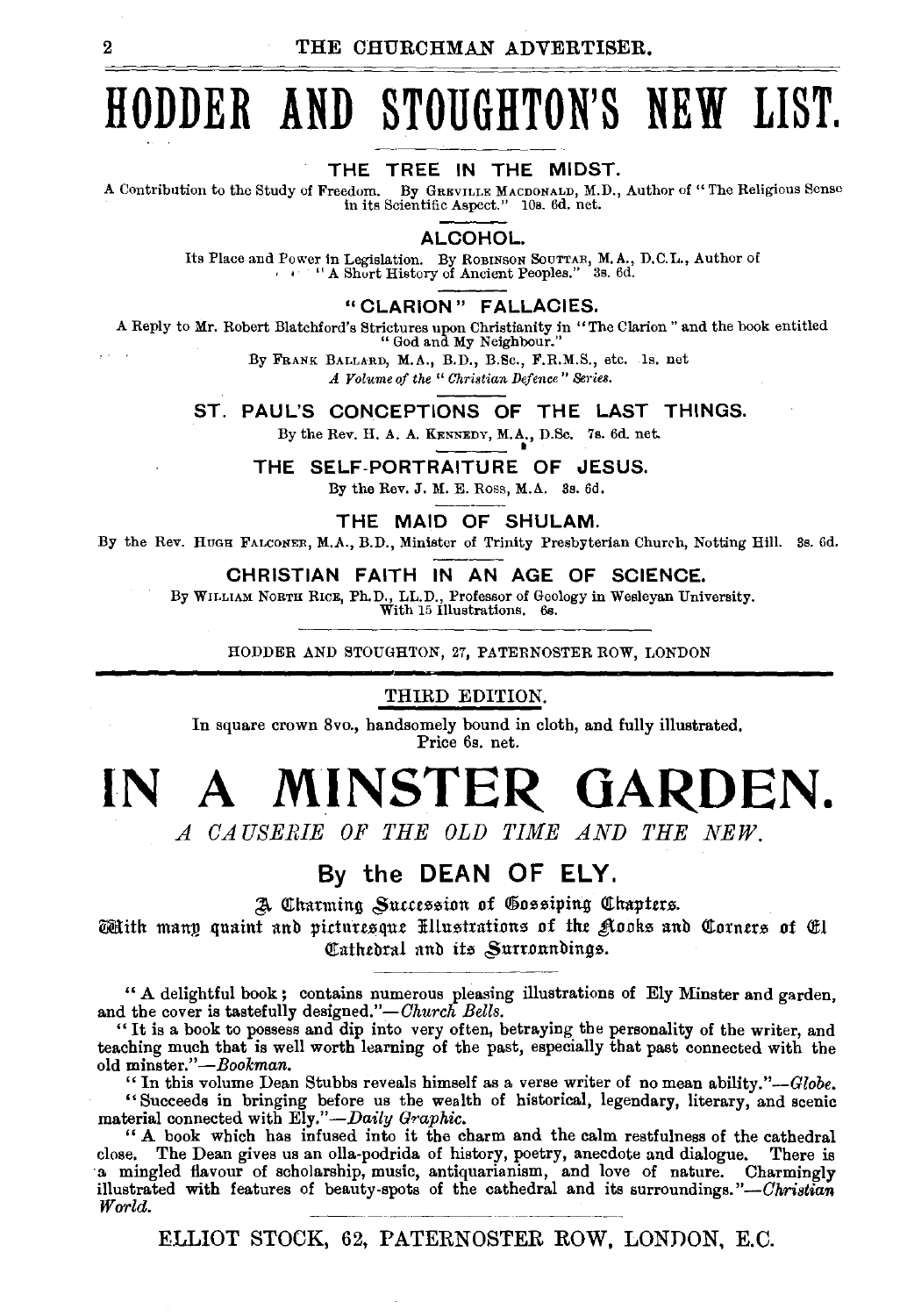# **ELLIOT STOCK'S NEW PUBLICATIONS.**

In crown Svo., cloth, 2s. 6d. net.

*GOD AND THE SINNER.* By the Rev. CANON DENTON THOMPSON, M.A., Rector of North Meols, Southport. Containing Twelve Chapters on some Fundamental Truths of Christianity, embracing: God-Christ-Man-Sin-W orldliness-Infidelity-Repentance-Salvation-The Christian Life-Self-Righteousness-Divine Grace, etc.

"The idea of the author is fully realized, and his volume is well calculated to fulfil a wide and useful *mission."-English Churchman*.

'' The success with which Canon Thompson has accomplished his difficult task justifies his courageoug act in undertaking it.' *-Church Bells.* .

#### CHEAP EDITION.

In crown *Svo.,* tastefully printed and bound, with Two Illustrations from Photographs, price Is. net.

*THE TRUE GROUND OF FAITH.* Five Sermons preached in the Cathedral Church at Bangor. By the Rev. R. S. MYLNE, M.A., B.C.L. The Titles of the Sermons are : The Word of God ; The Cross of Christ ; Divine Worship; The Primitive Church ; The Faith of Christ.

"All that Mr. Mylne writes is beautifully *expressed."-Church Family Newspaper.* 

In crown Svo., cloth, gilt lettered, price 5s.

## *SHORT READINGS FOR PARISH VISITORS.* By EDWARD SIMBON ELWELL, D.D., Worcester College, Oxon. (Vicar of Long Crendon).

"Dr. Elwell deserves the gratitude of many parish visitors by his kind efforts to lighten their labours and make their visits acceptable and interesting."—Church Family Rewspaper.

"There is but little doubt that this work will be in considerable demand."-Oxford *Times.* 

In royal 16mo., paper boards, lettered, price 2s. 6d.

### *THE ESSENCE OF ECCLESIASTES.* In the metre of Omar Khayyam. By ALASTAIR BUCHANAN.

"There's naught but vanity beneath the sun."

"A beautifully written poem in the metre of Omar Khayyam."- *Outlook.* 

In foolscap 8vo., paper cover, price 6d.; also in parchment cover, price ls. Special Terms for a quantity.

#### *THE MEASURE OF A MAN.* Young Men. By the Author of ''Unpainted Pictures," etc. An Address to Boys and

"The little pamphlet is not unworthy of careful consideration.''-Guide.

In large Svo., appropriately bound, price 7s. 6d.

## *A LIST OF EMIGRANT MINISTERS TO AMERICA, 1690-*

1811. For the use of the Genealogist, Biographer, Topographer, and Church Historian. Compiled, with Notes, by GERALD FOTHERGILL.

In foolscap Svo., parchment cover, price 2s. 6d.

*THE EPIC OF THE MIDDLE AGES.* A simple account of the "Divina Commedia." By a Lover of Dante.

NEW NOVEL.

In crown Svo., cloth, gilt lettered, price 6s.

*THE VICAR'S MISTAKE.* By H. HARGREAVES.

ELLIOT STOCK, 62, PATERNOSTER Row, LoNDON, E.C.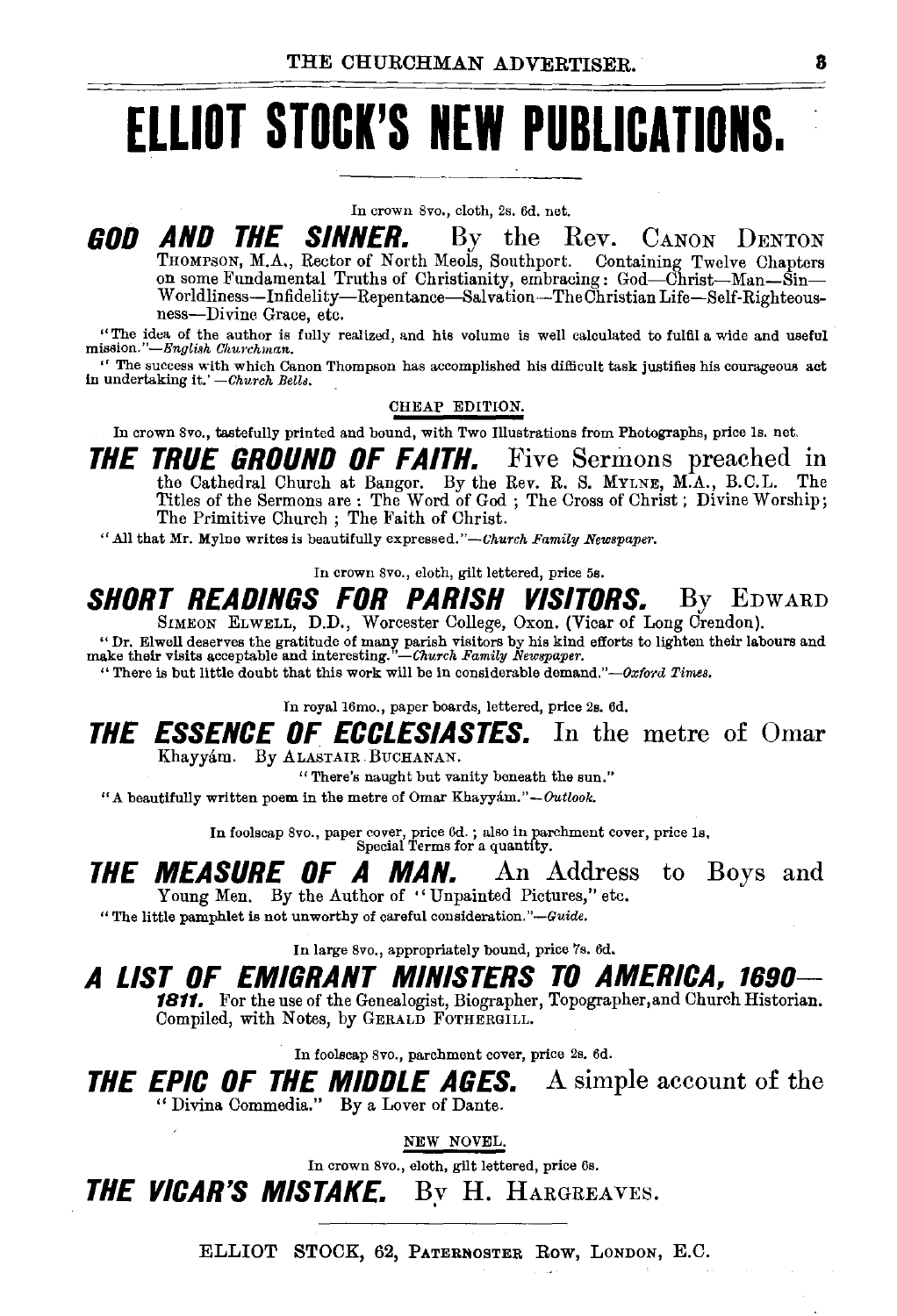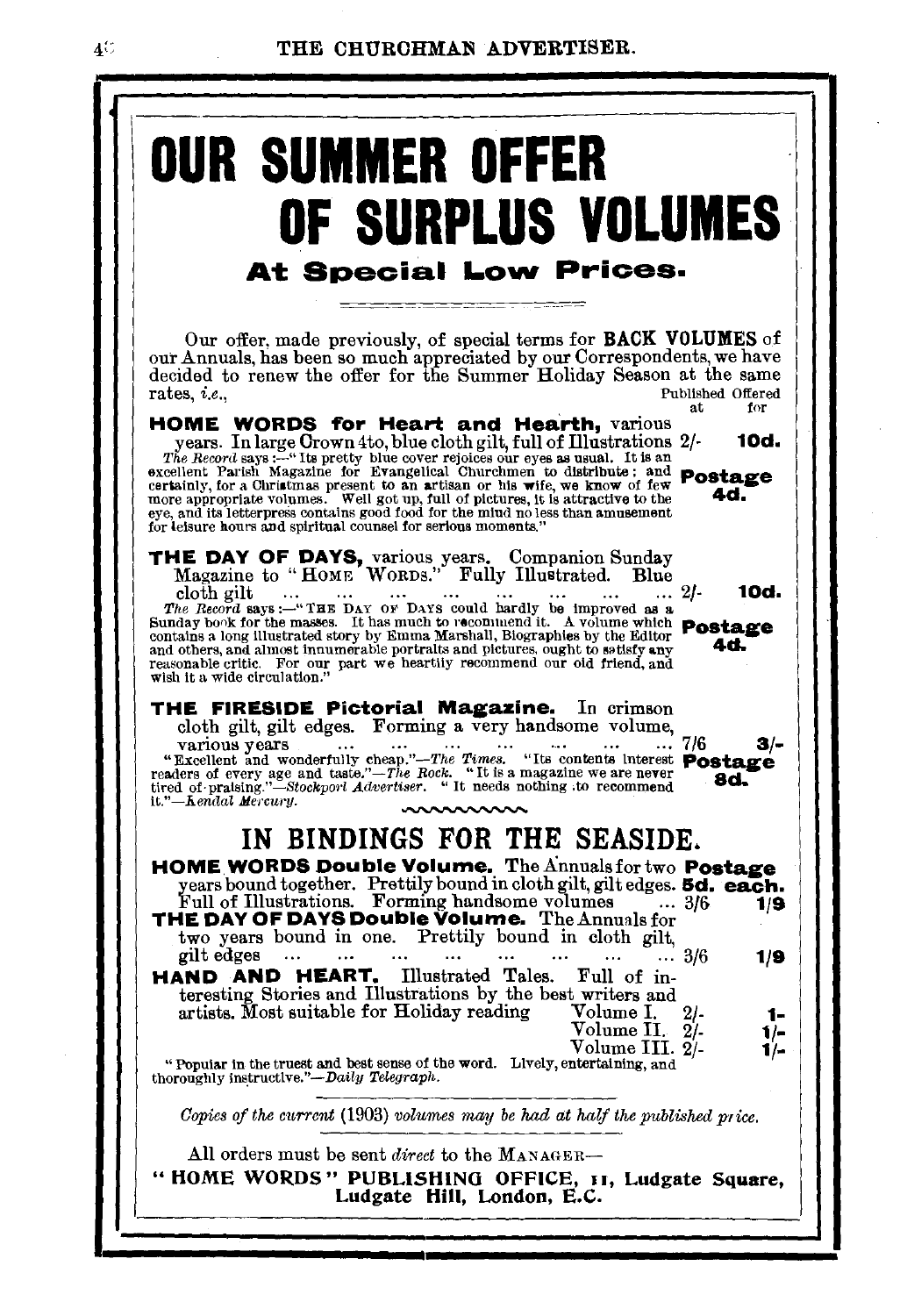# The *Mational* Protestant Church Union.

To Maintain the Principles of the Reformation as set torth in the Prayer Book and Articles of the Church of England.

President-W. D. CRUDDAS, Esq. Chairman-The Rev. Prebendary WEBB-PEPLOE. M.A. Treasurer-T. F. VICTOR BUXTON, Esq. Secretary-Sir C. ROBERT LIGHTON, Bart.

The Mational Drotestant Church Union witnesses for-

- 1. The supremacy and sufficiency of the Holy Scriptures as the Word of God.
- 2. The sole and sufficient efficacy of the sacrifice of the Lord Jesus Christ upon the Стояя.
- 3. The justification of man by faith only in the Lord Jesus Christ.
- 4. The right of every believer to direct and unimpeded access to God, through Christ.
- 5. The freedom and sovereignty of the work of the Holy Spirit in sanctification.

WILL YOU HELP THIS IMPORTANT WORK?

For List of Publications, Terms of Membership, etc., apply to the Secretary, N.P.C.U. 324. REGENT STREET. LONDON. W.

### LIBERATOR" REI

Datron: H.R.H. PRINCE CHRISTIAN.

£10.000 required to Relieve New and Urgent Cases.

HUNDREDS of aged and afflicted victims, so cruelly robbed of their life-savings by the great Liberator Fraud, just as they were hoping to enjoy the fruit of their<br>industry and thrift. Many of them are members of the Church of England. Cheques and P.O.'s should be sent to the Secretary, Rev. J. STOCKWELL WATTS, 16, Farringdon Street, E.C.

### THE MISSIONS TO SEAMEN.

Patron: HIS MAJESTY THE KING.



**Fice-Patrons:** H.R.H. THE PRINCE OF WALES, K.G.

THE FOUR ARCHBISHOPS,

THE BISROPS, etc.<br>
THE BISROPS, etc.<br>
Labours afloat and<br>
ashroe, at home and<br>
abroad, among seament<br>
of all classes and na-<br>
tions, fishermen, barge-

Nons, fishermen, barge-<br>
man, and emigrants.<br>
Seventy - six harbours<br>
Increased Contributions and Offertories, uncomposity<br>
needed, should be forwarded to the Secretary,<br>
Commander W. DAwson, B.N. 11, Buckingham St.,<br>
Stra

### OPERATIVE JEWISH **CONVERTS' INSTITUTION**

(In connection with the Church of England.)

Hresident : J. K. D. WINGFIELD-DIGBY, Esq., M.P.

**OBJECT.**-To assist young Christian Jews in distress by enabling them to help themselves. They are received for three years, provided for entirely

are received for three years, provided for entirely<br>and haught trades.<br> **SUPPORT.**—Ordersfor Printing and Bookbinding<br>
are very helpful, but subscriptions and donktons are<br>
also needed, and will be most thankfully received Rapagate.

 $\beta$ ankers-Messrs. BAROLAY & COMPANY, Ltd., 54, Lofsbard Street, E.O.

5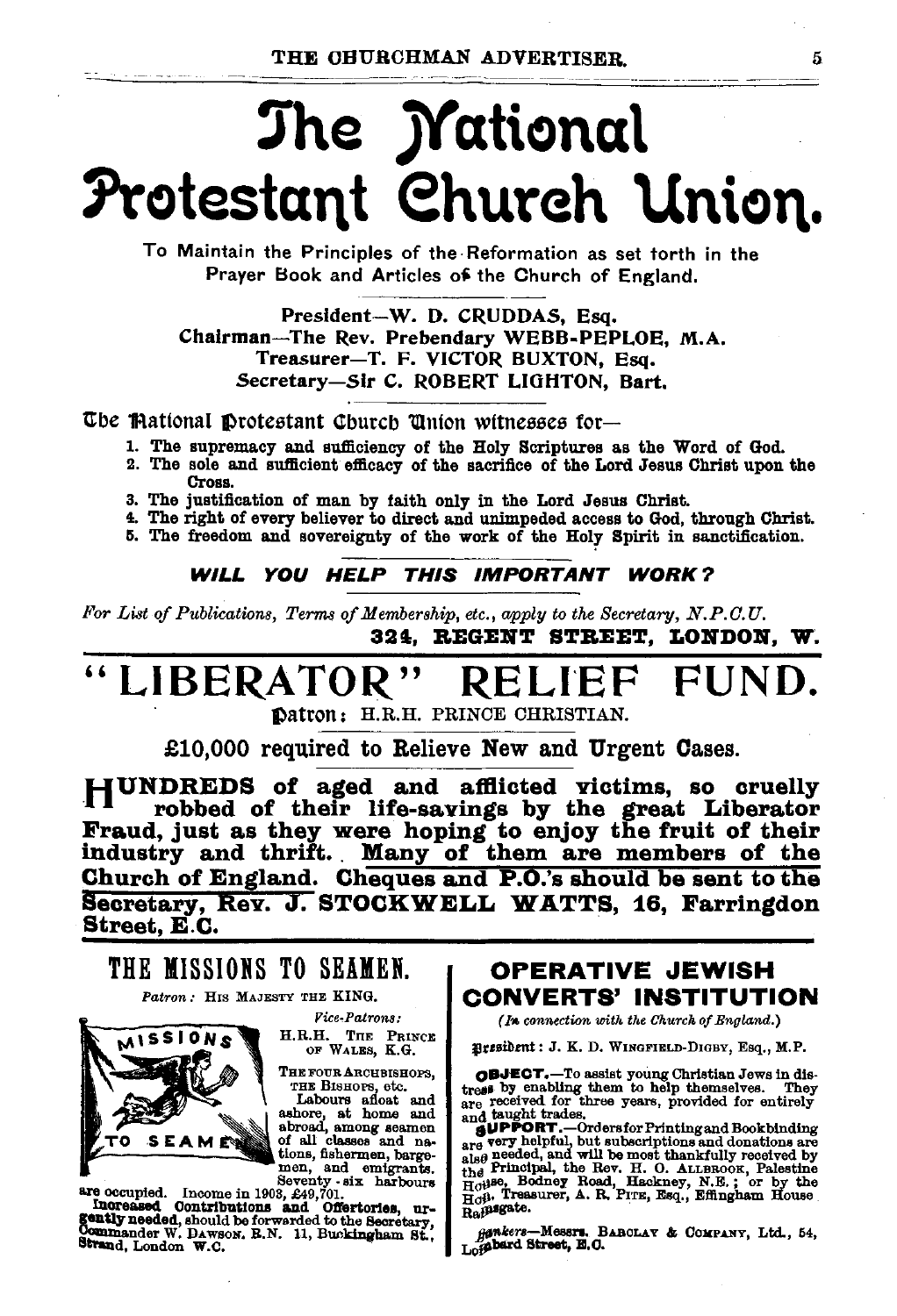# **Church of England Zenana Missionary Society.**

PATRONESS :

H.R.H. THE DUCHESS OF CONNAUGHT.

**CHAIRMAL** SIR W. MACKWORTH YOUNG, K.C.S.I.

OBJECT:-To make known the Gospel of Christ to the Women of India<br>and other Heathen and Mohammedan Countries.

The Society has at present 65 Stations, and employs 213 Missionaries in Home Connection, and over 800 Bible-Women and Teachers.

It has 14 fully equipped Hospitals and numerous<br>Dispensaries, where nearly 300,000 cases were treated last year.

The Magazine of the Society, "INDIA'S WOMEN AND CHINA'S DAUGHTERS," published monthly (price 1d.).

**Donations and Subscriptions are Much Needed.** 

CLERICAL SECRETARY-Rev. G. TONGE. M.A. HON. TREASURER-Col. ROBT. WILLIAMS, M.P. CENTRAL ASSOCIATION SECRETARY-MISS MULVANY LAY SECRETARY-Mr. J. B. BRADDON.

OFFICE-27, Chancery Lane, LONDON, W.C.



### WHAT HATH GOD WROUGHT. AN AUTOBIOGRAPHY by the REV. CANON RICHARD HOBSON.

Late Vicar of St. Nathaniel's, Windsor, West Derby, Liverpool

With an Introduction By the RIGHT REV. F. J. CHAVASSE, D.D., Bishop of Liverpool.

"The book appears to have a special message for the critical days in which we are now living."--F. J<br>CHAVASES, D.D., Lord Bishop of Liverpool.<br> $\frac{1}{2}$  is the mould form a name of the special message in the special secti "It would form a very suitable and useful present to any young clergyman."-Buglish Churchman.

ELLIOT STOCK, 62, PATERNOSTER ROW, LONDON, E.C.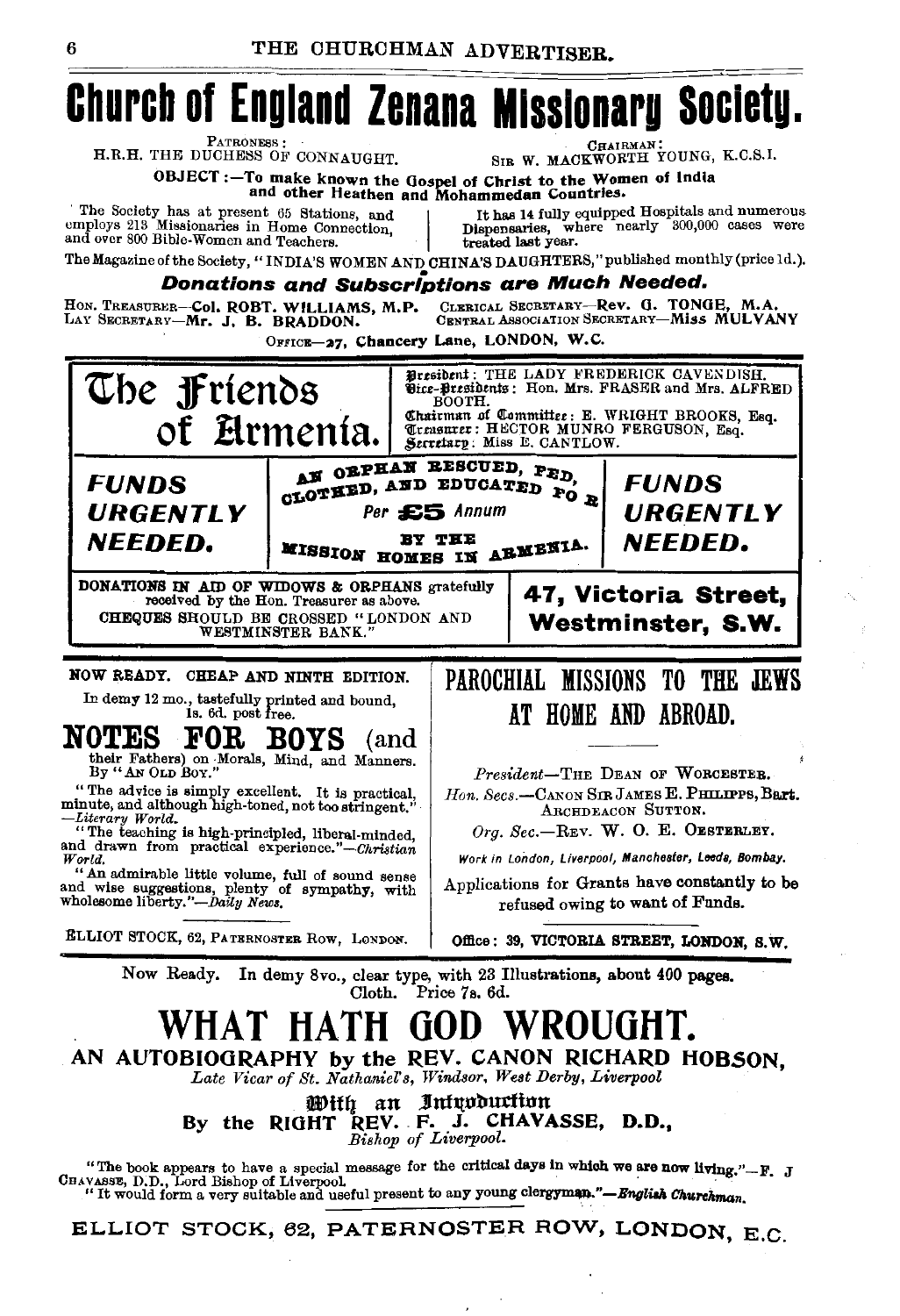### NORWAY, SWEDEN, & DENMARK. Cook's Select: Conducted Tours.

Western Norway.—Leaving every Tuesday and Saturday, 15 Guineas.  $\lambda$ lpine and Glacier District of Western Norway.—Leaving  $\Lambda$ ugust 9th, 20 guineas.

Southern and Western Norway.-Leaving weekly during August, 20 guineas. Capitals of Denmark, Sweden, and Norway.- Leaving August 15th. 35 guineas. '

Also **Steamer Cruises** at frequent intervals.

Inclusive Fares, providing Travel, Hotels, Carriage and Steamer Excursions, Fees, Transfers, Conveyance of Baggage, *Conductor, etc.* 

Descriptive and Illustrated Programmes of conducted and independent Tours on application.

# $\mathbf{THOS.~COOK~\&~SON,~}$  ludcate circus, london,

SERMONS BY ARCHDEACON WILBERFORCE.

In crown Svo., cloth, gilt lettered, price 5s.

FEELING AFTER HIM. Sermons Preached for the most part in Westminster Abbey. Second Series. By BASIL WILBERFORCE, D.D., Archdeacon of Westminster, Chaplain to the Speaker, Select Preacher before the University of Oxford.

"What a feast for reflective minds the whole volume provides!"—Christian Commonwealth.<br>"The sermons are eloquent and inspiring, and made interesting and instructive by apt illustrations from<br>life and literature."—Scotsman

" Brilliant and sometimes daring thoughts expressed in eloquent language."—Guardian<br>"Exceptionally able, thoughtful, vigorous, and inspiring."—Weekly Leader.<br>"The Archdescon's Sermons are characterized by light and freshne

FOURTH EDITION.

In crown 8vo., handsomely printed and bound in cloth, gilt lettered, price 5s.

## SERMONS PREACHED IN WESTMINSTER ABBEY.  ${\rm By}$

BASIL WILBERFORCE, D.D.

"Thoughtful and carefully reasoned sermons on some of the most important phases of theological belief. Deserving of careful study."-Church Family Newspaper.<br>
"They are vigorous, and frequent poetical quotations impart a flavour of literary effect.' - Time

SERMONS BY THE DEAN OF ELY.

CHEAP EDITION. In crown Svo., cloth, with a Portrait of the Dean, price Ss.

**PRO PATRIA.** Sermons on Special Occasions in England and America. By CHARLES WILLIAM STUBBS, D.D., Dean of Ely.

"An interesting volume. The sermons are robust and liberal in tone, and deal with questicns of living interest." *-Glasgow Herald.* 

"The volume altogether is fresh and stimulating reading, and may be recommended to both those who do and who do not accept Dr. Stubbs' advanced social *teachings."-Sheffield Independent.* 

ELLIOT STOCK, 62, PATERNOSTER ROW, LONDON E.C.

### ST. MICHAEL'S COLLEGE, Near TENBURY, WORCESTERSHIRE.

BOYS thoroughly prepared for Public Schools. Most healthy situation; large playing fields and Fives Courts; separate cubicles. Head master, REV. W. A. RENWICK, M.A., late Scholar of Hertford College, Oxford.

APPLY: REV. THE WARDEN.